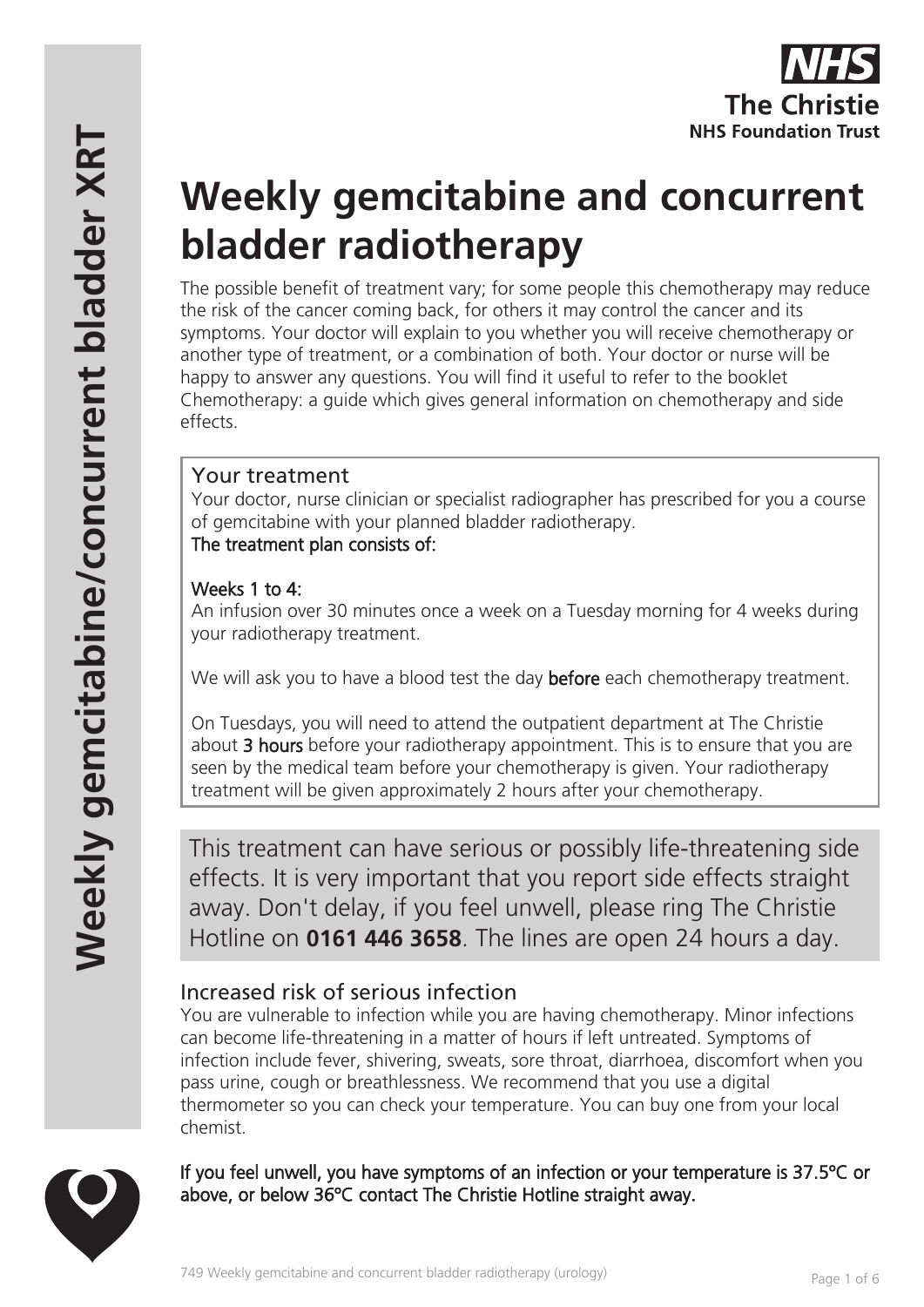# Combining radiotherapy and chemotherapy

Studies have shown that giving gemcitabine with radiotherapy makes the radiotherapy more effective in treatment for bladder cancer. Gemcitabine is a chemotherapy drug and may affect your blood count and cause side effects. You will be receiving a much lower dose of this drug during your radiotherapy - so we do not anticipate any major side effects seen with this drug when it is given at its normal dose. The side effects from radiotherapy may be increased by the gemcitabine. The Christie booklet 'Radiotherapy to the bladder' describes these side effects. You will be seen by your medical team each week.

## Radiotherapy

Radiotherapy involves aiming high energy X-rays at the tumour in order to kill cancer cells. The radiotherapy treatment is carefully planned so as to destroy the tumour and keep side effects to a minimum. Side effects you may notice from your radiotherapy include:

- passing urine more frequently and/or stinging on passing urine
- looseness of the bowels
- tiredness.

These are usually only temporary changes. Further information about the side effects of radiotherapy are available in The Christie booklet 'Radiotherapy - a guide'. Ask your doctor, research nurse or radiographer for a copy. Please ask your doctor any questions you may have concerning the side effects of radiotherapy or treatment regimen.

#### When you have gemcitabine and radiotherapy the above side effects may be worse. If these are severe then we will stop the treatment with gemcitabine but radiotherapy may continue.

## Possible side effects

Chemotherapy can cause many different side effects. Some are more likely to occur than others. Everyone is different and not everyone gets all the side effects. Most side effects are usually temporary, but in some rare cases they can be life-threatening. It is important to tell your hospital doctor or nurse about any side effects so they can be monitored and, where possible, treated.

# Common side effects (more than 1 in 10)

## • Upset bowels

You may get upset bowels with this chemotherapy:

Diarrhoea If this is a mild problem while you are having treatment, anti-diarrhoea tablets can be bought from a pharmacy or prescribed by your GP for a temporary period until this is resolved. If the problem persists or becomes severe, do not delay in contacting The Christie.

Constipation Try to drink plenty of fluids and eat foods high in fibre. Report this to your Christie doctor you may prescribe a suitable laxative.

Ask the staff for a copy of The Christie booklet 'Eating - help yourself' which has useful ideas about diet when you are having treatment.

# Uncommon side effects (less than 1 in 10)

## • Anaemia (low number of red blood cells)

While having this treatment you may become anaemic. This may make you feel tired and breathless. Let your doctor or nurse know if these symptoms are a problem. You may need a blood transfusion.

## • Bruising or bleeding

This treatment can reduce the production of platelets which help the blood clot. Let your doctor know if you have any unexplained bruising or bleeding, such as nosebleeds, bloodsports or rashes on the skin, and bleeding gums. You may need a platelet transfusion.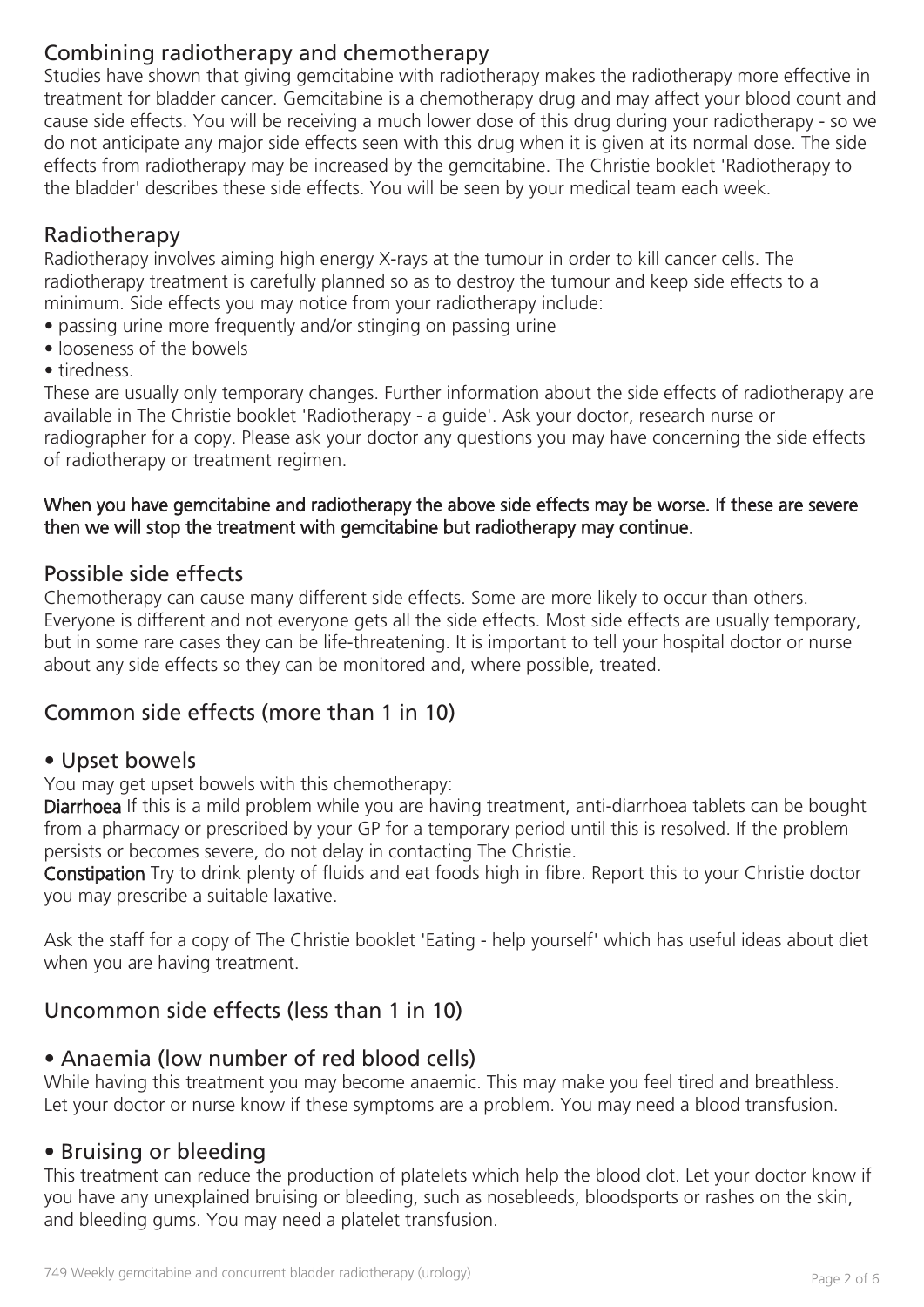## • Breathlessness

Very rarely, this chemotherapy can cause inflammation of your lungs. This can make you breathless. Tell your doctor if you develop this problem while you are having this chemotherapy. Stopping the chemotherapy and taking steroids will help.

#### • Fluid retention

Your feet/legs may become swollen whilst on this chemotherapy. If this is mild, no specific treatment is needed. Keeping your legs raised may help. Tell your doctor if the swelling is severe.

## • Nausea and vomiting (sickness)

You may have mild nausea and vomiting. You may be given anti-sickness tablets to take at home. If you continue to feel sick, contact your GP or this hospital, your anti-sickness medication may need to be changed or increased.

#### • Lethargy

Some chemotherapy may make you feel tired and lacking in energy. It can be frustrating when you feel unable to cope with routine tasks. If you do feel tired, take rest and get help with household chores. If necessary, take time off work. Gentle exercise such as walking can be beneficial.

#### • Hair thinning

Some hair loss may occur during treatment, although this is unlikely. It is advisable to avoid perms, colours, use of hot brushes and vigorous, frequent washing that could increase hair loss. Please remember that this is a temporary side-effect and your hair will grow back when your treatment is completed. Very rarely, hair loss can be permanent.

The cancer information centre offers a coping with hair loss service to all patients where support, information and advice will be given. Drop in, contact 0161 446 8100 or email informationcentre@christie.nhs.uk. Information about the wig service can also be found here and vouchers for wigs can also be obtained for eligible patients. The wig room provides a drop in service, please see The Christie leaflet 'The wig fitting service' for further information.

The Maggie's Centre runs a Talking Heads hair loss support workshop for anyone who is anticipating or experiencing hair loss (both men and women). These sessions cover the practicalities of hair loss as well as offering support with its emotional impact. Contact Maggie's on 0161 641 4848 or email manchester@maggiescentres.org.

#### • Flu-like symptoms

Some chemotherapy may cause flu-like symptoms such as fever, aches and pains and shivering about 3 to 5 hours after it is given. These symptoms should be temporary and should go within 12 to 24 hours. Paracetamol will help. If your symptoms are particularly severe, tell your doctor on your next visit.

#### • Skin rash

You may develop a skin rash. This is usually mild and easily treated. Please tell your doctor on your next visit.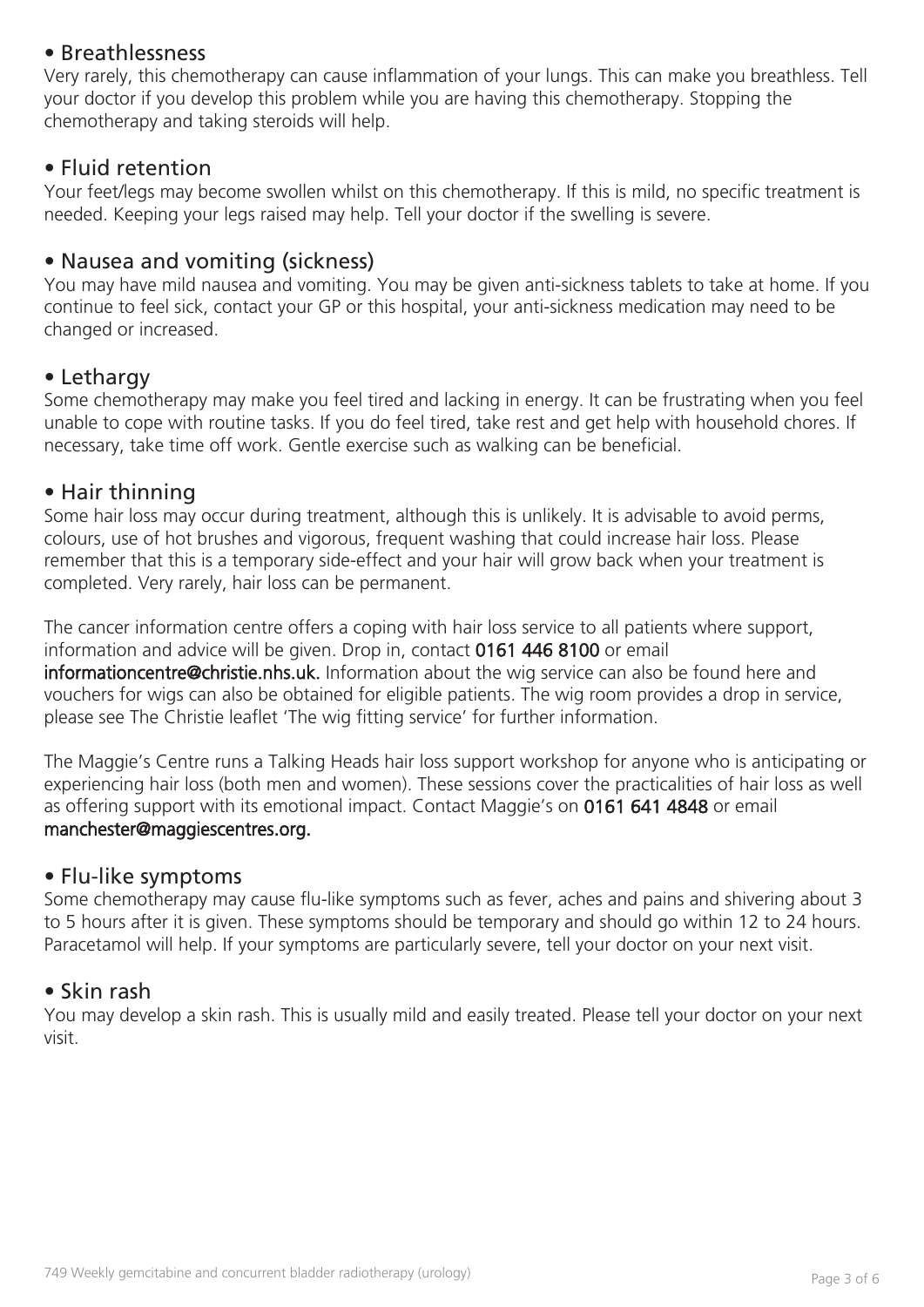## Serious and potentially life threatening side effects

In a small proportion of patients chemotherapy can result in very severe side effects which may rarely result in death. The team caring for you will discuss the risk of these side effects with you.

## Sex, contraception and fertility

Protecting your partner and contraception: We recommend that you or your partner use a condom during sexual intercourse while you are having the course of chemotherapy. Chemotherapy is dangerous to unborn babies and this will also protect you and your partner from any chemotherapy drugs that may be present in semen and in the vagina. If you suspect that you may be pregnant please tell your doctor immediately.

Fertility: This chemotherapy may affect your ability to have children. Your doctor or nurse should have discussed this with you. If not, please ask them before you start treatment.

#### Late side effects

Some side effects may become evident only after a number of years. In reaching any decision with you about treatment, the potential benefit you receive from treatment will be weighed against the risks of serious long term side effects to the heart, lungs, kidneys and bone marrow. With some drugs there is also a small but definite risk of developing another cancer. If any of these problems specifically applies to you, the doctor will discuss these with you and note this on your consent form.

#### **Contacts**

If you have any general questions or concerns about your treatment, please ring the area where you are having treatment:

Administration enquiries - 0161 918 7606/7610 Chemotherapy nurse - 0161 918 7171 Clinical trials unit - 0161 918 7663

For advice ring The Christie Hotline on 0161 446 3658 (24 hours)

Your consultant is: .....................................................................

Your hospital number is: ...........................................................

Your key worker is: Urology specialist radiographer - 0161 918 2096 or 0161 446 3000 (bleep 12576)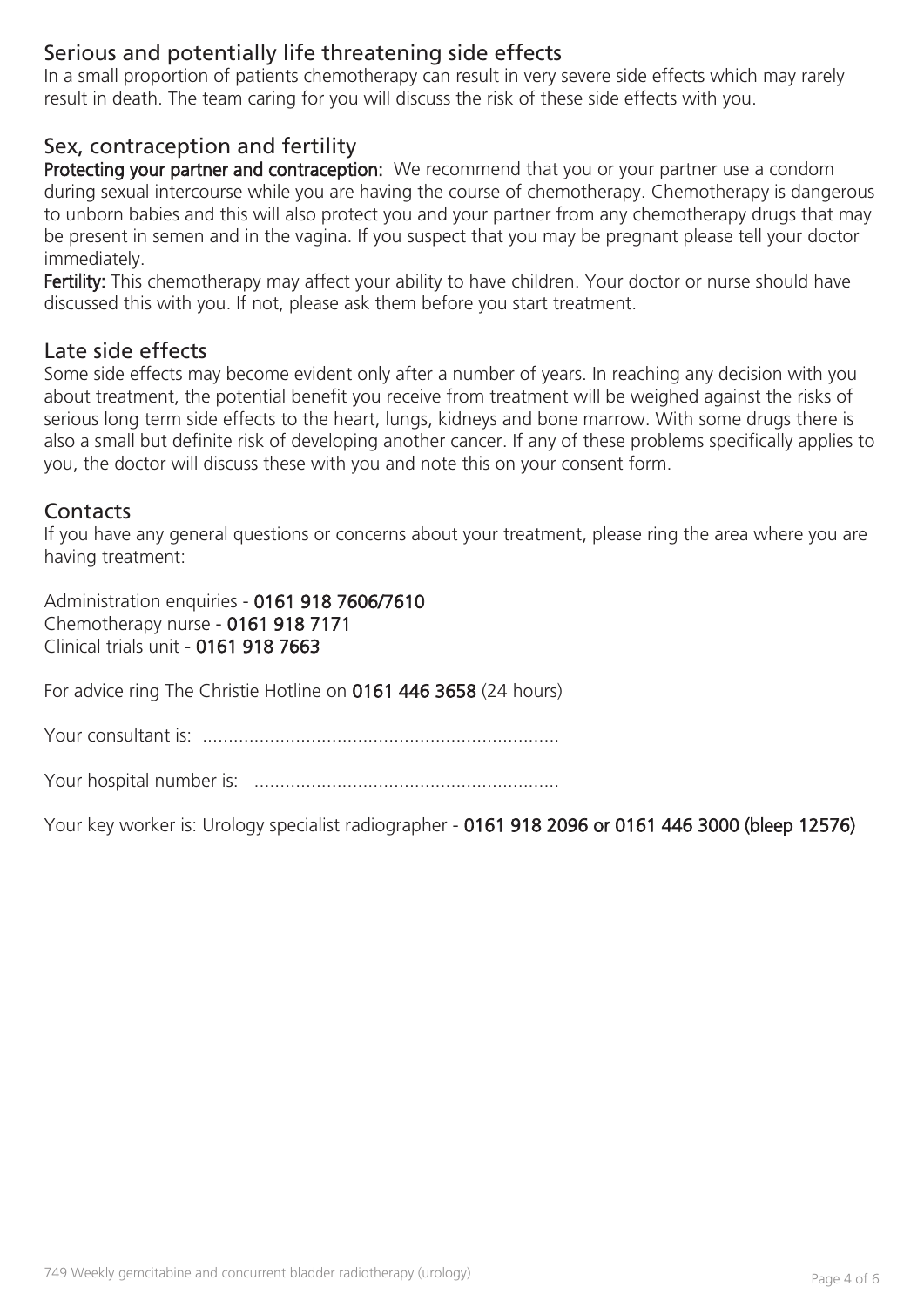Notes: